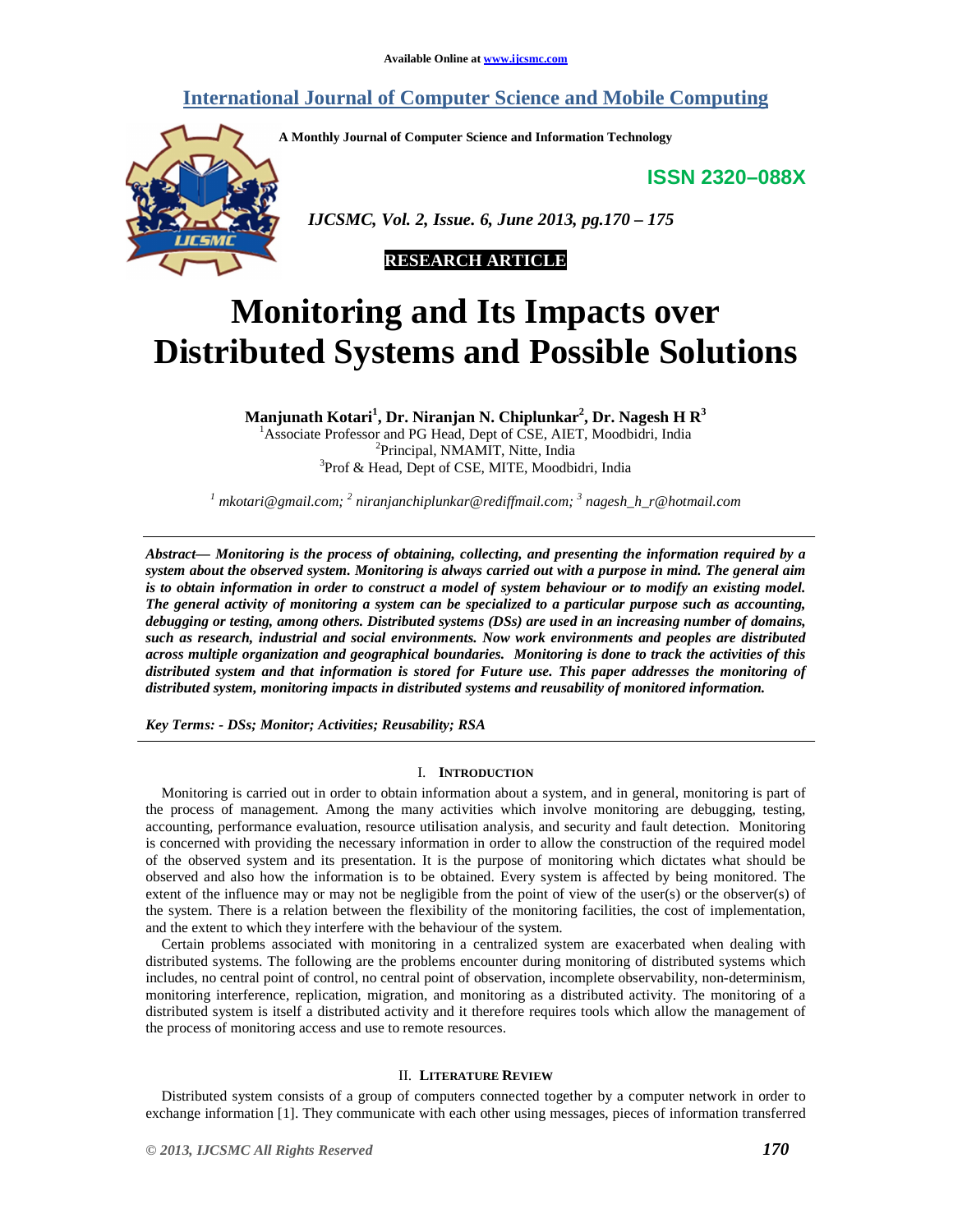from one computer to another over a network. In Two ways we can organize computers in a distributed system. The first is the client-server architecture, and the second is the peer-to-peer architecture. In client-server architecture, single server provides service and multiple clients communicate with the server to consume its service. In peer-to-peer architecture, all computers have both sender and receiver side code and all [2].

The monitoring of distributed system involves the collection and display of information of interactions among the concurrently executing processes [3]. A company may have many number of branches located at different geographical areas and may need an interaction with all other branches for day-to-day activities. This distributed system gives sharing of the resources such as printers, web pages or database records which is located in different places. The design and implementation of such systems poses greater challenges like how monitoring should be done, what should be monitored, and the impact of monitoring may have on the security mechanism of the target system need to be carefully considered. Sule Yildirim et al. [4] present monitoring of adaptive distributed systems and security metrics for the adaptive distributed systems by using security metric function. The security threat can be minimized if monitoring is done by a trusted and authorized party as well as through secure communication channel.

Two scenarios for monitoring the target system are worth considering:

- The monitor is outside the system.
- The monitor is part of the system.

In distributed systems, some of the monitoring is usually done by a system that is external to the target system [5]**.** 



Fig. 1 External monitoring of distributed system



Fig. 2 Internal monitoring of distributed system

Both Fig.1 and Fig.2 shows the case where monitoring of the distributed system is going on and an intruder is trying to hack the information in two ways. One through communication channel means while transforming the information. Second one is directly hacking the monitored information which is stored in monitored system.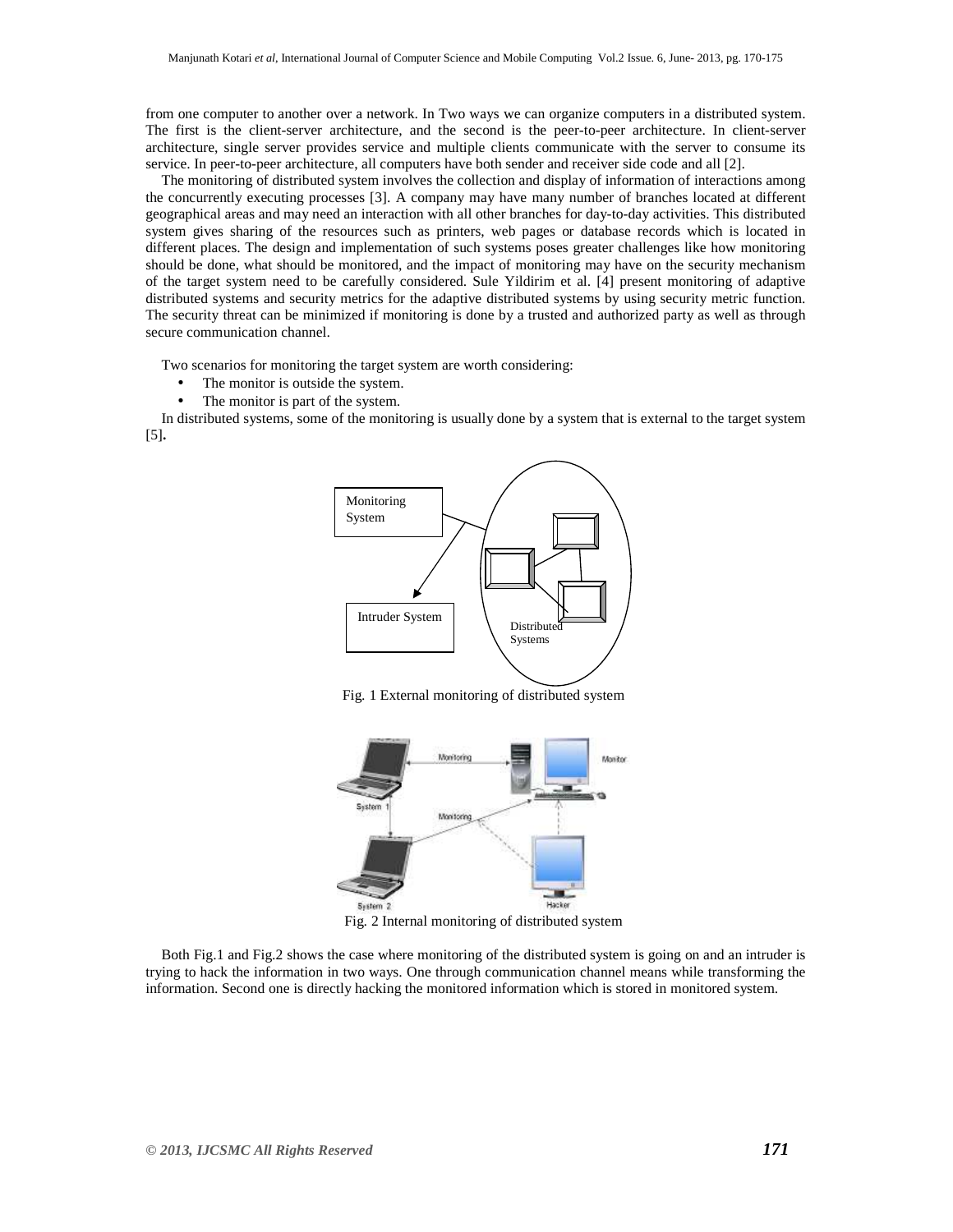#### III. **PROPOSED SYSTEM**

Proposed system consists of following phases

*A. Monitoring* 

Message which is transferring between distributed system as well as information related to that message also monitored. We can monitor the time and date of communication, source system IP address and received (destination) system IP address, Username, Exact exchanged message etc.

This monitoring is done by two ways. Viz.

- 1) *Using Monitoring Tool:* Wireshark is a network monitoring tool. This tool is downloaded from website www .wireshark.org and installed in monitoring system. Using this tool we can monitor even analyze the protocol as well as packets. We can make use of filter option to monitor the only required information.
- 2) *Using developed Monitoring application:* Application is created for monitoring system. It captures the transferring information of current running processes. Monitored information's are like the IP addresses, Time and date, message and username.
- *B. Reusability of Monitored information*

Monitored information is stored in database. Every time we close the application that time monitored information displayed on screen will be erased but that is stored in database. Each and every time if we monitor the information, then that information may lead to security threat. Instead of disclosing monitoring activities online every time, we can use this stored information. In future whenever required this information that time we can use information in this application.

*C. Implementation of security mechanism by using RSA algorithm.* 

The Intruder, who may present inside the network try to access the information which is transferring between two systems. Intruder will use the Wireshark tool to hack the information. If he clicks on follow TCP stream option of Wireshark tool, he will get the exact message.

Security mechanism is used to protect the information which is transforming between the distributed systems and Monitoring system. Sender nee to encrypt the information in RSA algorithm or other equivalent algorithm while sending. In receiver side it is decrypted and received. When a hacker tries to access the secure communication channels which is used for the transmission of data, an encrypted message is displayed on the screen as a result of opening packets by WireShark monitoring tool.

#### IV. **EXPERIMENTAL RESULTS**

The experimental results of the proposed systems are as follows:

1) USER1 is sending message: USER1 is sending the created message to USER2 through IP address that is mentioned in IP Add field.

| <b>H</b> Chat                       |  |
|-------------------------------------|--|
| 169.254.226.242<br>Your Name: USER1 |  |
| 169.254.164.78<br>IP Add:<br>×      |  |
| Create message                      |  |
| HIGOOD MORNING                      |  |
| Send<br>Inbox                       |  |
|                                     |  |
|                                     |  |
|                                     |  |

Fig. 3 USER1 is sending message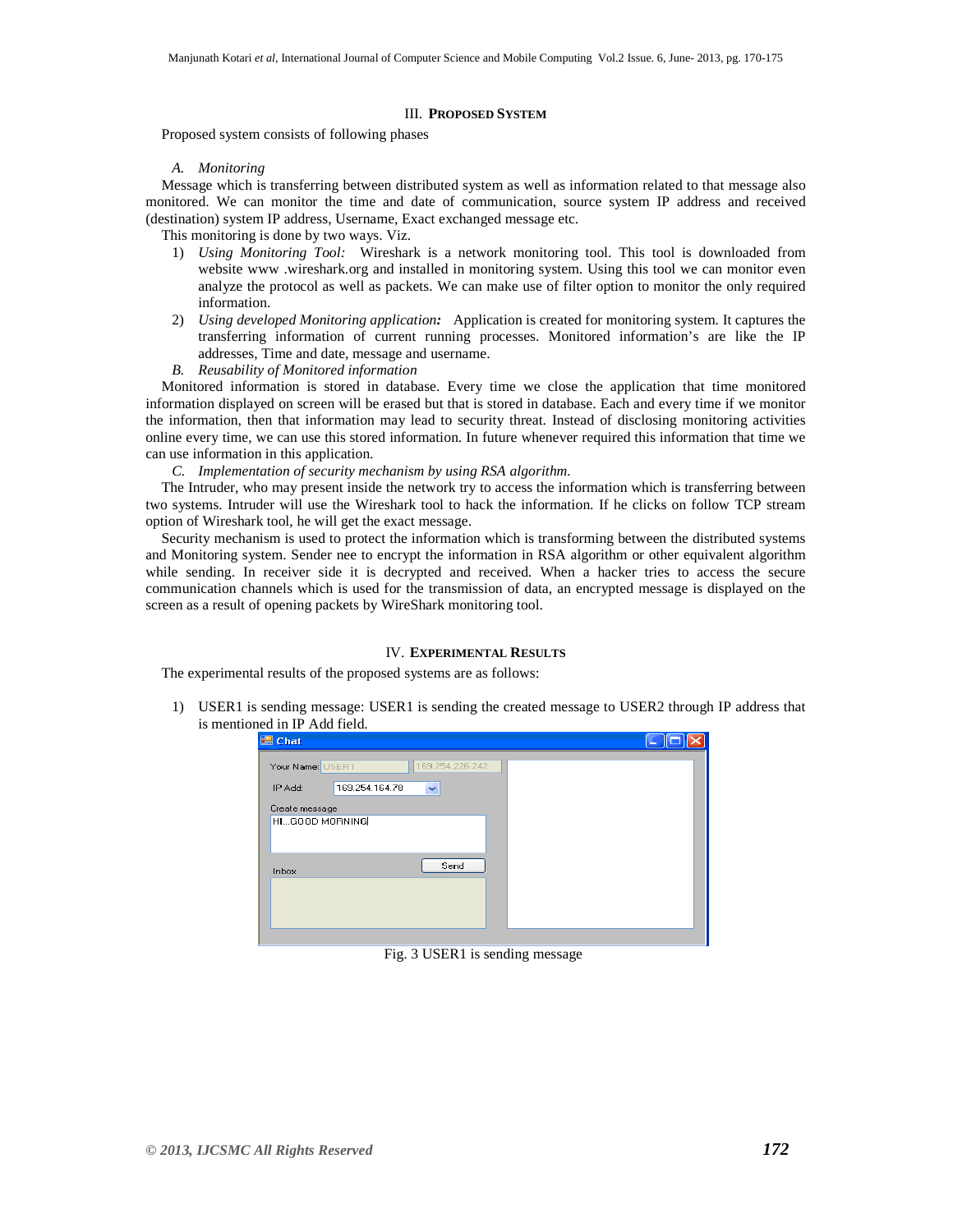2) Sent Message is received in inbox: USER2's inbox contains the message which is sent by USER1.

| <b>ER</b> USER                     |  |
|------------------------------------|--|
| Your Name: USER2<br>169.254.164.78 |  |
| IP Add:<br>v                       |  |
| Create message                     |  |
|                                    |  |
|                                    |  |
| Send<br>Inbox                      |  |
| USER1<br>says:HIGOOD MORNING       |  |
|                                    |  |
|                                    |  |

Fig. 4 USER2 is receiving message

3) Monitoring Using Wireshark: Sent message is monitored using tool and we can view the message through Follow TCP Stream screen.<br>The linteligy 82566DM Gigabit Network Connection (Microsoft's Packet Scheduler) : \



4) Monitoring Using developed application: A message which has sent from source to destination is displayed on monitor screen.

| <b>Monitor Screen</b>     |         |  |
|---------------------------|---------|--|
| USER1 says:HIGOOD MORNING | history |  |
|                           | Exit    |  |

## Fig. 6 Monitor screen.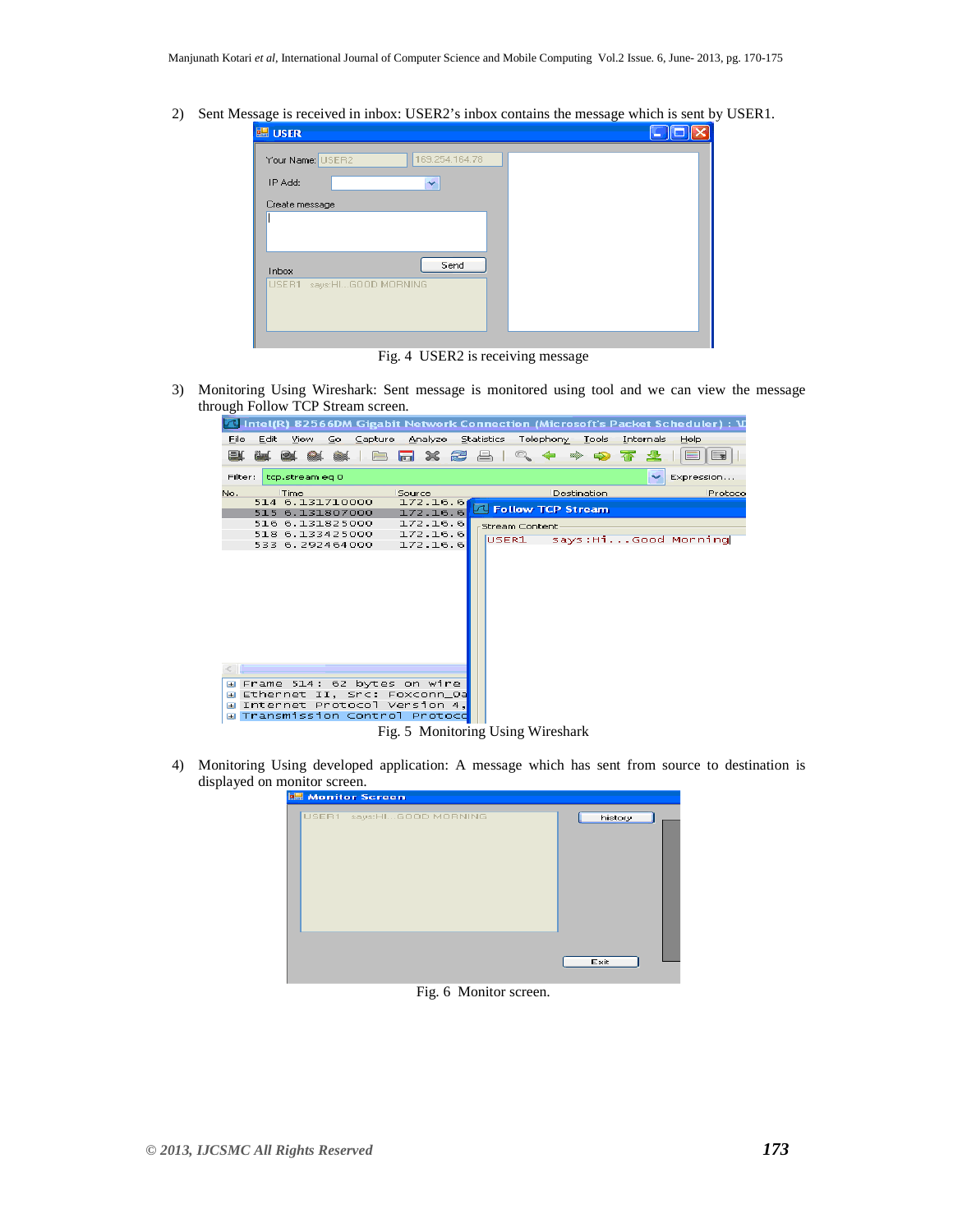5) When hacker try to hack the message, he will get the encrypted text instead of readable message.

|         |      |                                        |         |         |                                            |           |       |             |           |      |                  |              | 7. Capturing from Intel(R) 82566DM Gigabit Network Connection (Microsoft's Packet Scheduler) |
|---------|------|----------------------------------------|---------|---------|--------------------------------------------|-----------|-------|-------------|-----------|------|------------------|--------------|----------------------------------------------------------------------------------------------|
| File    | Edit | <b>View</b><br>Go                      | Capture | Analyze | Statistics                                 | Telephony | Tools |             | Internals | Help |                  |              |                                                                                              |
|         |      |                                        |         |         | ■■×き合 Q → → → マイ                           |           |       |             |           | §    | R                | $\mathbb{Q}$ | $^{\tiny{\textregistered}}$<br>$\Theta$                                                      |
| Filter: |      | tcp.streameg 1                         |         |         |                                            |           |       |             |           |      | Expression Clear |              | Apply                                                                                        |
| No.     | Time | Source                                 |         |         | <b>Destination</b>                         | Protocol  |       | Length Info |           |      |                  |              |                                                                                              |
|         |      | 10 26.85169.254.226.2169.254.164.78TCP |         |         |                                            |           |       |             |           |      |                  |              | 62 dnap > cognex-dataman                                                                     |
|         |      | 11 26.85169.254.164                    |         |         | Follow TCP Stream                          |           |       |             |           |      |                  |              |                                                                                              |
|         |      | 12 26.85169.254.226                    |         |         |                                            |           |       |             |           |      |                  |              |                                                                                              |
|         |      | 13 26.85169.254.226                    |         |         | <b>Stream Content</b>                      |           |       |             |           |      |                  |              |                                                                                              |
|         |      | 14 27.01169.254.164                    |         |         | USER1 Says:<br>rDlq4wMIRNhwU2BQ0xfnqiGVlo= |           |       |             |           |      |                  |              | mvgulhho9i9qvt83ywuSuyqcP/kffq0kCwfDk<br>pxMo4MNkHnDeFJDqp8TwT5H65YdKVqC3tnP6SLzB/naQsG/jMc  |

Fig. 7 Hacker gets encrypted format message

6) Reusability: All information which is exchanged between systems is stored in monitoring system. By clicking on History button we can get the monitored information at any time. History table contains information about date and time of message sent, IP\_From (source system IP), IP\_To (Destination system IP), USERNAME and Message which is exchanged between systems.

|         |     |             |                 |                        |           | $\blacksquare$ المال |
|---------|-----|-------------|-----------------|------------------------|-----------|----------------------|
| history |     |             |                 |                        |           |                      |
|         |     | e           | From_IP         | To_IP                  | User_Name | Message              |
|         | ▶   | 3/2013 3:59 | 169.254.226.242 | 169.254.164.78         | USER1     | HIG00D               |
|         | $*$ |             |                 |                        |           |                      |
|         |     |             |                 |                        |           |                      |
|         |     |             |                 |                        |           |                      |
|         |     |             |                 |                        |           |                      |
|         |     |             |                 |                        |           |                      |
|         |     |             |                 |                        |           |                      |
|         |     |             |                 |                        |           |                      |
|         |     |             |                 |                        |           |                      |
| Exit    |     |             |                 |                        |           |                      |
|         | ₹   |             |                 | $\mathop{\mathrm{HH}}$ |           | $\rightarrow$        |

Fig. 8 Reusability of monitored information

## V. **CONCLUSIONS**

Information about distributed system is collected and communication between distributed systems is established. Activities of distributed system are monitored by using monitoring tool and developed application. Monitored information is stored in database. For future purpose we can use this information. When we want to know the history of communication, we can get it this information from database and use it for analysis purpose. Security is provided to distributed system by using RSA algorithm. The implementation of security mechanisms for distributed system is provided using RSA. In this way we can make monitoring safe.

#### **REFERENCES**

- [1] Michel Banatre, "Hiding Distribution in Distributed Systems", Proceedings of the 13th international conference on Software engineering May 1991.
- [2] "Distributed and parallel computing", available at http://wla.berkeley.edu/~cs61a/fa11/lectures/communication.html.
- [3] Jeffrey Joyce, Greg Lomow, Konrad Slind, and Brain Unger, "Monitoring Distributed Systems", ACM Transactions on Computer Systems, Vol. 5, No. 2, May 1987.
- [4] Aredo D. and Yildirim S., "Security Issues in Adaptive Distributed Systems". Proceedings of the Fourteenth European Conference on Information Systems (ECIS 2006), Goteborg, Sweden.